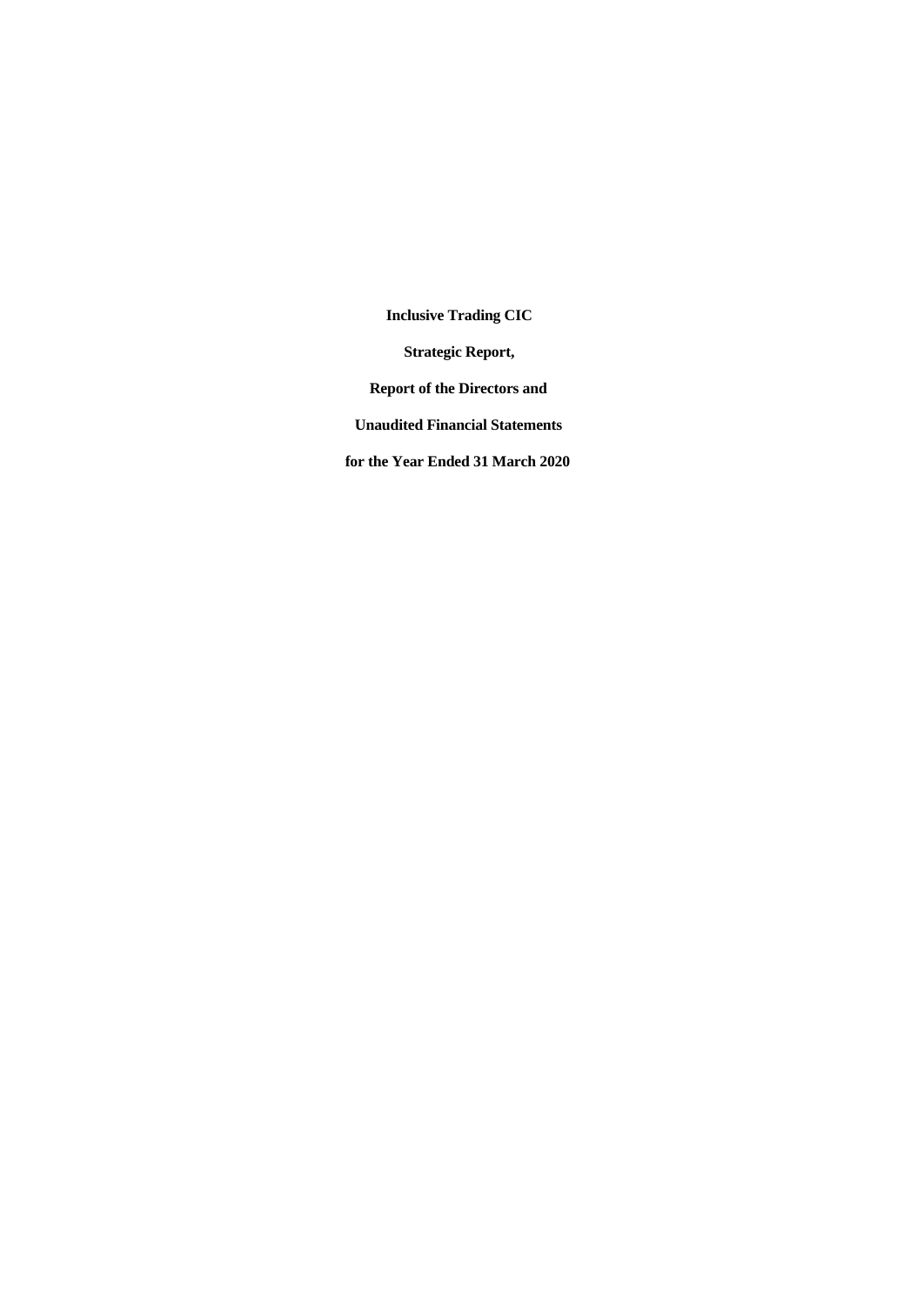**Contents of the Financial Statements for the year ended 31 March 2020**

|                                                | Page |  |
|------------------------------------------------|------|--|
| <b>Company Information</b>                     | 1    |  |
| <b>Strategic Report</b>                        | 2    |  |
| <b>Report of the Directors</b>                 | 3    |  |
| <b>Income Statement</b>                        | 4    |  |
| <b>Balance Sheet</b>                           | 5    |  |
| <b>Notes to the Financial Statements</b>       | 6    |  |
| <b>Chartered Certified Accountants' Report</b> | 8    |  |
| <b>Detailed Income and Expenditure Account</b> | 9    |  |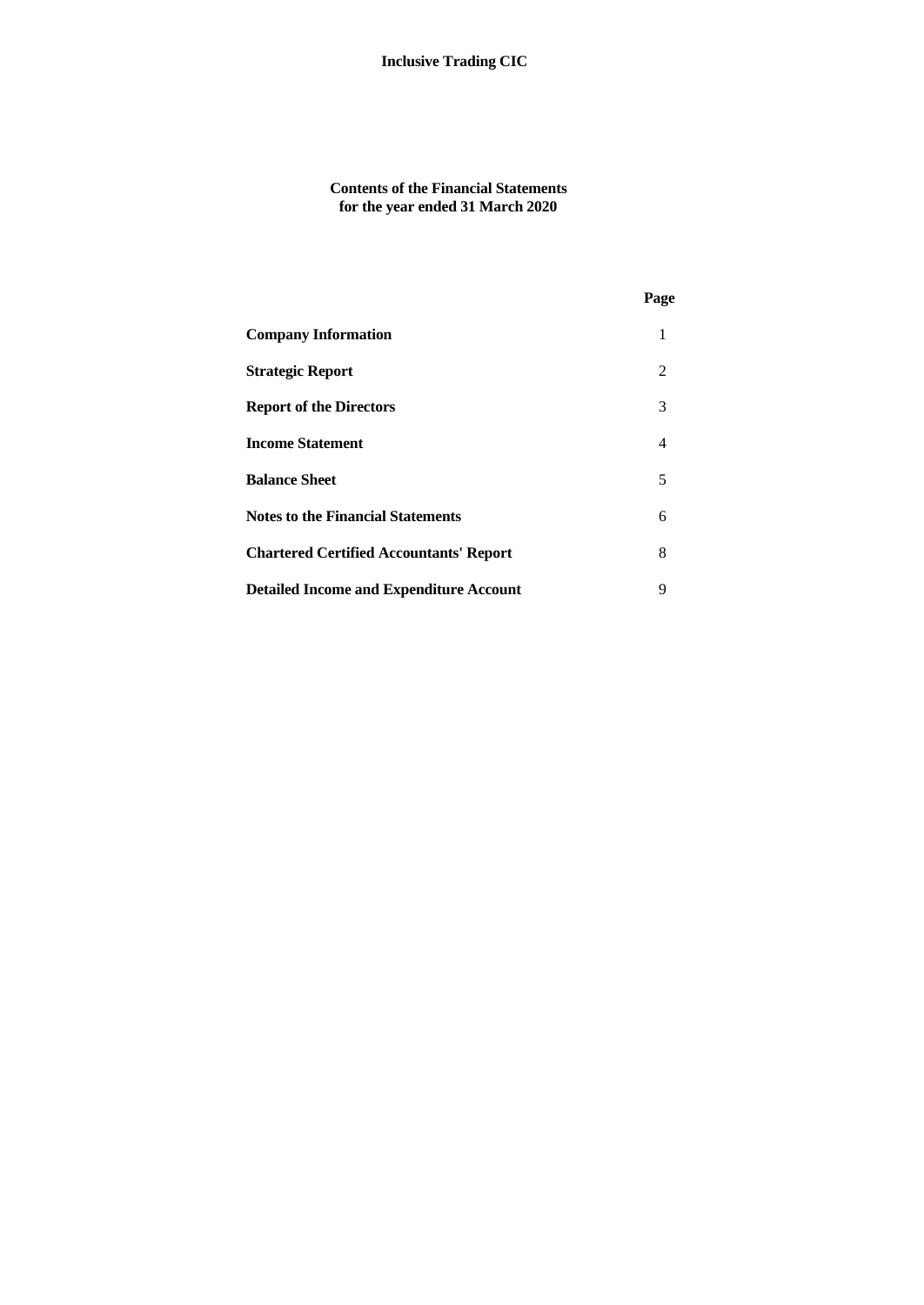## **Company Information for the year ended 31 March 2020**

## **DIRECTORS:** H C Davies

R Elston M Britt

## **REGISTERED OFFICE:** Unit 4

200 Bury Road Tottington Bury Lancashire BL8 3DX

**REGISTERED NUMBER:** 07307354 (England and Wales)

**ACCOUNTANTS:** Mayes Business Partnership Ltd Chartered Certified Accountants 22-28 Willow Street Accrington Lancashire BB5 1LP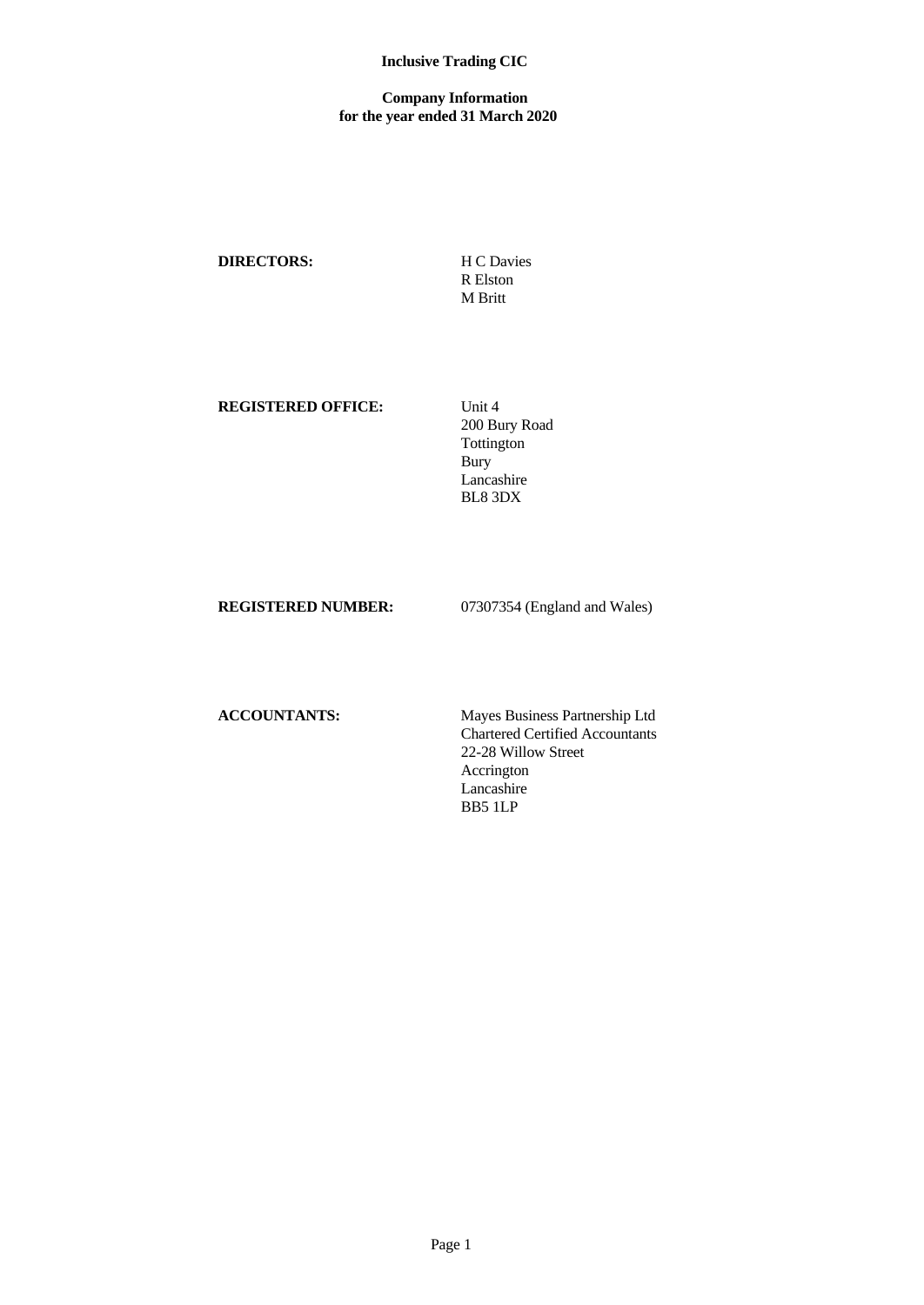#### **Strategic Report** for the year ended 31 March 2020

The directors present their strategic report for the year ended 31 March 2020.

## **REVIEW OF BUSINESS**

Inclusive Trading CIC runs events, consultancy and training provision on behalf of the British Association for Supported Employment (BASE). Our aim is to improve practice within the supported employment sector, thus benefiting recipients of specialist employment support services. It organised a successful BASE conference in Manchester attracting 160 delegates, including a number of free places for parent groups. We received excellent feedback and the event offered discussion, networking, presentations and workshops.

During 2019-20, Inclusive Trading CIC continued to deliver the Level 3 Certificate for Supported Employment Practitioners and over 450 staff have now enrolled on the course. We also delivered unaccredited training including 9x 5-day courses in Supported Employment Techniques and 2x 2-day Introduction to Supported Employment courses. We also delivered training around employer engagement, job coaching and the underpinning values of Supported Employment.

Inclusive Trading completed its funded work on the Berkshire project, Employment is Everyone's Business, delivering a final 3 days of training support.

Work continued to promote the Supported Employment Quality Framework (SEQF) and workshops were delivered to support providers embarking on self-assessment.

ON BEHALF OF THE BOARD:

H C Davies - Director

15 July 2020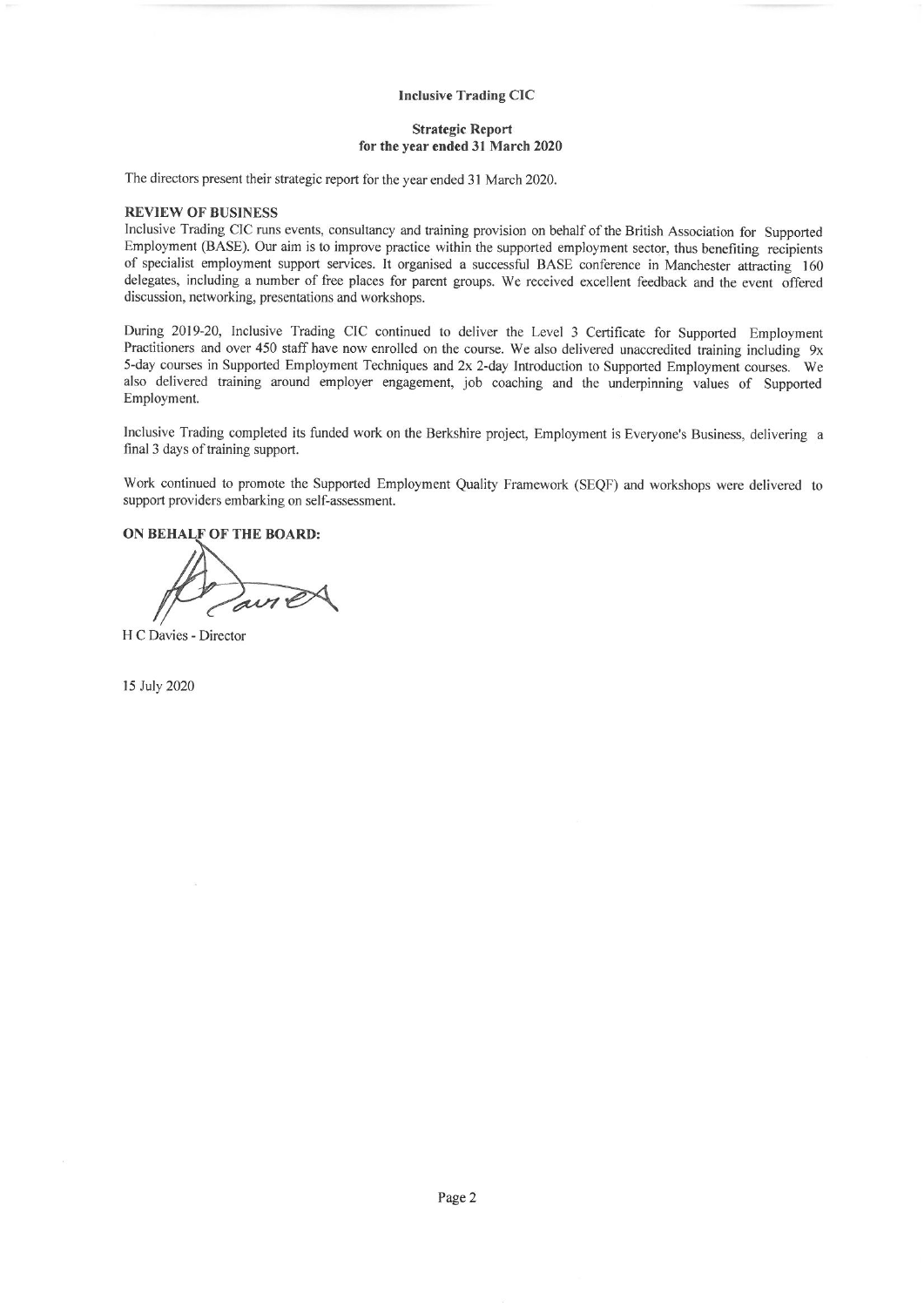#### **Report of the Directors** for the year ended 31 March 2020

The directors present their report with the financial statements of the company for the year ended 31 March 2020.

#### PRINCIPAL ACTIVITY

The principal activity of the company in the year under review was that of events and training activities.

#### **DIRECTORS**

The directors shown below have held office during the whole of the period from 1 April 2019 to the date of this report.

H C Davies R Elston M Britt

## DIRECTORS' RESPONSIBILITIES STATEMENT

The directors are responsible for preparing the Strategic Report, the Report of the Directors and the financial statements in accordance with applicable law and regulations.

Company law requires the directors to prepare financial statements for each financial year. Under that law the directors have elected to prepare the financial statements in accordance with United Kingdom Generally Accepted Accounting Practice (United Kingdom Accounting Standards and applicable law). Under company law the directors must not approve the financial statements unless they are satisfied that they give a true and fair view of the state of affairs of the company and of the surplus or deficit of the company for that period. In preparing these financial statements, the directors are required to:

- select suitable accounting policies and then apply them consistently;

- make judgements and accounting estimates that are reasonable and prudent;

The directors are responsible for keeping adequate accounting records that are sufficient to show and explain the company's transactions and disclose with reasonable accuracy at any time the financial position of the company and enable them to ensure that the financial statements comply with the Companies Act 2006. They are also responsible for safeguarding the assets of the company and hence for taking reasonable steps for the prevention and detection of fraud and other irregularities.

This report has been prepared in accordance with the provisions of Part 15 of the Companies Act 2006 relating to small companies.

ON BEHALF OF THE BOARD:

H C Davies - Director

15 July 2020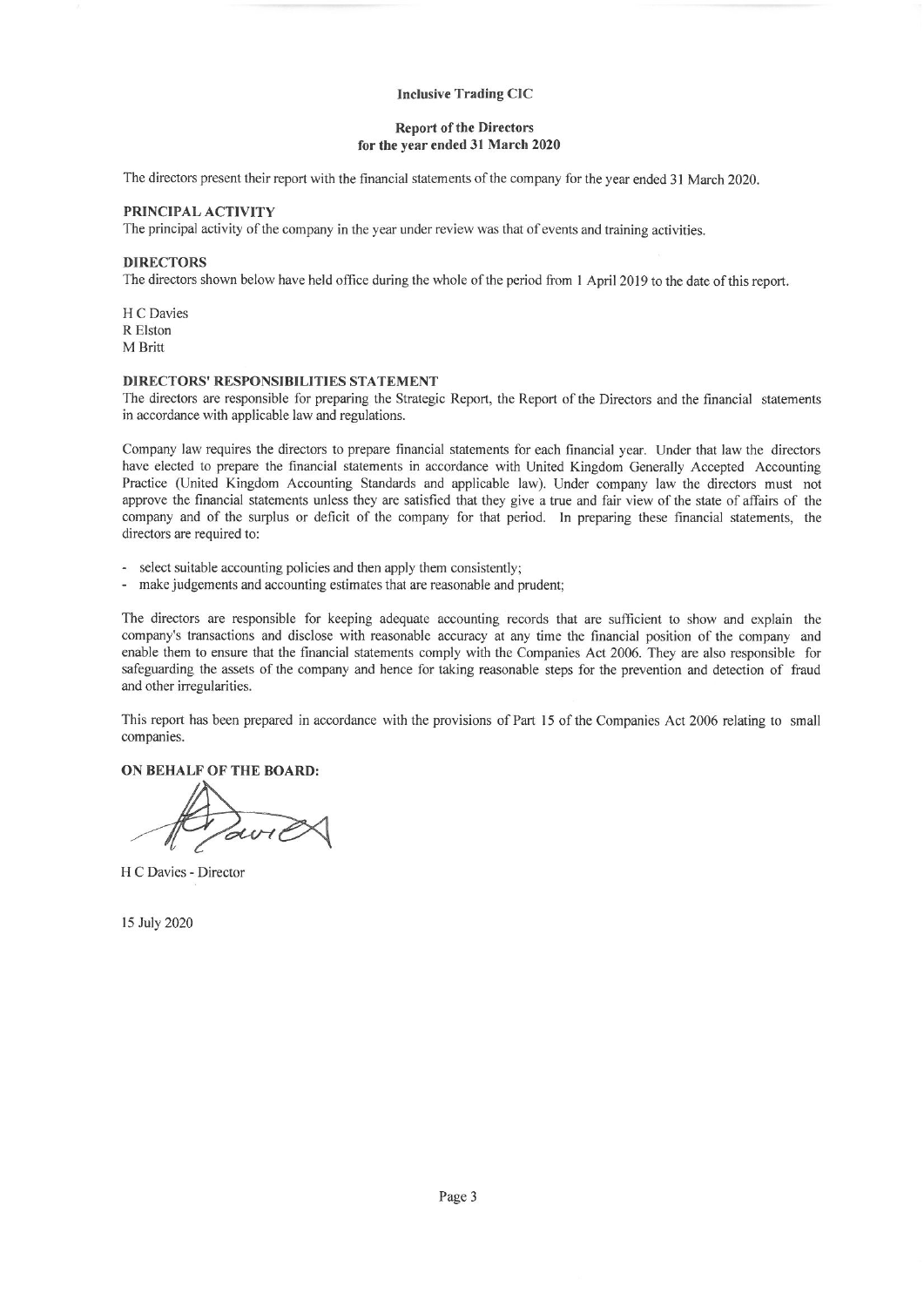## **Income Statement for the year ended 31 March 2020**

|                                                                | 31/3/20<br>£ | 31/3/19<br>£             |
|----------------------------------------------------------------|--------------|--------------------------|
| <b>TURNOVER</b>                                                | 192,727      | 197,822                  |
| Cost of sales                                                  | 119,084      | 114,254                  |
| <b>GROSS SURPLUS</b>                                           | 73,643       | 83,568                   |
| Administrative expenses                                        | 73,643       | 83,568                   |
| <b>OPERATING SURPLUS and</b><br><b>SURPLUS BEFORE TAXATION</b> |              | $\overline{\phantom{a}}$ |
| Tax on surplus                                                 |              | $\overline{\phantom{a}}$ |
| <b>SURPLUS FOR THE FINANCIAL YEAR</b>                          |              |                          |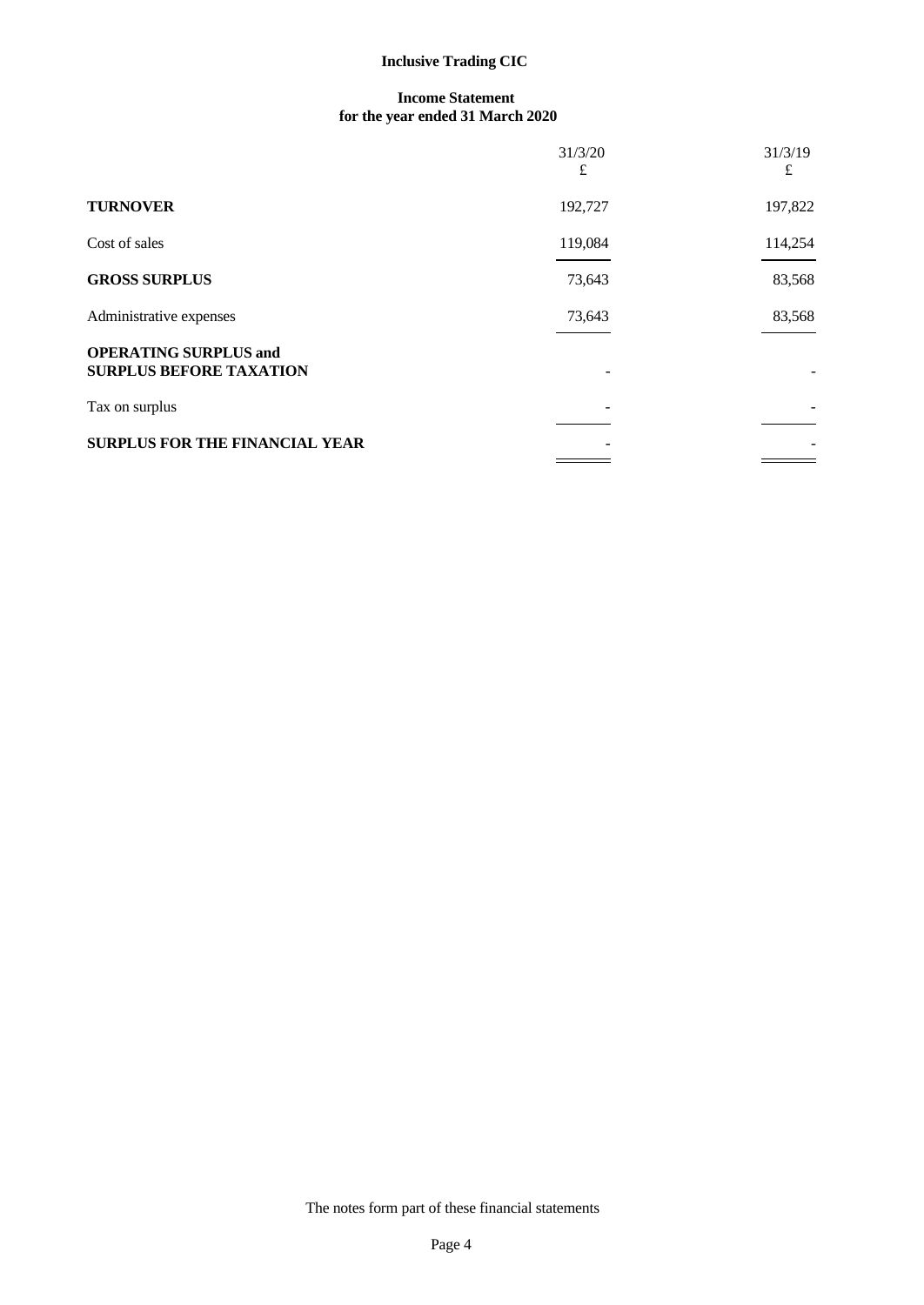#### Inclusive Trading CIC (Registered number: 07307354)

#### **Balance Sheet** 31 March 2020

|                                     |              | 31/3/20                      | 31/3/19 |
|-------------------------------------|--------------|------------------------------|---------|
|                                     | <b>Notes</b> | £                            | ±.      |
| <b>CURRENT ASSETS</b>               |              |                              |         |
| <b>Debtors</b>                      | 4            | 8,576                        | 86,540  |
| Cash at bank                        |              | 127,230                      | 92,377  |
|                                     |              | 135,806                      | 178,917 |
| <b>CREDITORS</b>                    |              |                              |         |
| Amounts falling due within one year | 5            | 135,806                      | 178,917 |
| <b>TOTAL ASSETS LESS CURRENT</b>    |              |                              |         |
| <b>LIABILITIES</b>                  |              | $\qquad \qquad \blacksquare$ |         |
|                                     |              |                              |         |
| <b>RESERVES</b>                     |              |                              |         |
|                                     |              |                              |         |

The company is entitled to exemption from audit under Section 477 of the Companies Act 2006 for the year ended 31 March 2020.

The members have not required the company to obtain an audit of its financial statements for the year ended 31 March 2020 in accordance with Section 476 of the Companies Act 2006.

The directors acknowledge their responsibilities for:

- ensuring that the company keeps accounting records which comply with Sections 386 and 387 of the Companies  $(a)$ Act 2006 and
- $(b)$ preparing financial statements which give a true and fair view of the state of affairs of the company as at the end of each financial year and of its surplus or deficit for each financial year in accordance with the requirements of Sections 394 and 395 and which otherwise comply with the requirements of the Companies Act 2006 relating to financial statements, so far as applicable to the company.

The financial statements have been prepared in accordance with the provisions applicable to companies subject to the small companies regime.

The financial statements were approved by the Board of Directors and authorised for issue on 15 July 2020 and were signed on its behalf by:

David

H C Davies - Director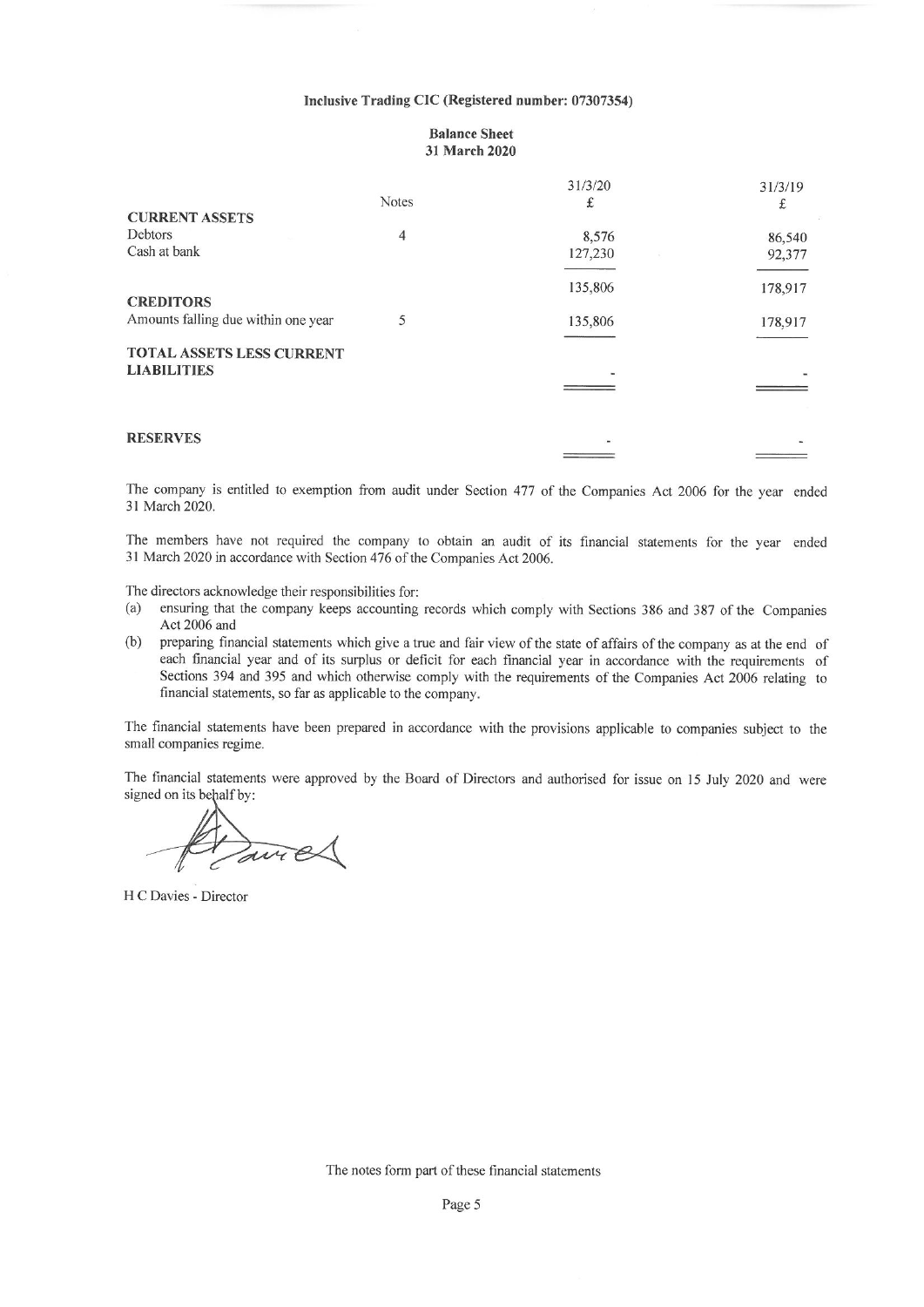## **Notes to the Financial Statements for the year ended 31 March 2020**

## 1. **STATUTORY INFORMATION**

Inclusive Trading CIC is a private company, limited by guarantee, registered in England and Wales. The company's registered number and registered office address can be found on the Company Information page.

## 2. **ACCOUNTING POLICIES**

## **Basis of preparing the financial statements**

These financial statements have been prepared in accordance with Financial Reporting Standard 102 "The Financial Reporting Standard applicable in the UK and Republic of Ireland" including the provisions of Section 1A "Small Entities" and the Companies Act 2006. The financial statements have been prepared under the historical cost convention.

#### **Turnover**

The CIC offers training services and events. Revenue is recognised in the accounting period in which the services are rendered when the outcome of contract can be estimated reliably.

## **Financial instruments**

Basic financial assets, including trade and other receivables, cash and bank balances and investments in commercial paper, are initially recognised at transaction price, unless the arrangement constitutes a financing transaction, where the transaction is measured at the presentvalue of the future receipts discounted at a market rate of interest.

Basic financial liabilities, including trade and other payables, bank loans, loans from fellow group companies and preference shares that are classified as debt, are initially recognised at transaction price, unless the arrangement constitutes a financing transaction, where the debt instrument is measured at the presentvalue of the future receipts discounted at a market rate of interest.

## **Taxation**

Taxation for the year comprises current and deferred tax. Tax is recognised in the Income Statement, except to the extent that it relates to items recognised in other comprehensive income or directly in equity.

Current or deferred taxation assets and liabilities are not discounted.

Current tax is recognised at the amount of tax payable using the tax rates and laws that have been enacted or substantively enacted by the balance sheet date.

#### **Deferred tax**

Deferred tax is recognised in respect of all timing differences that have originated but not reversed at the balance sheet date.

Timing differences arise from the inclusion of income and expenses in tax assessments in periods different from those in which they are recognised in financial statements. Deferred tax is measured using tax rates and laws that have been enacted or substantively enacted by the year end and that are expected to apply to the reversal of the timing difference.

Unrelieved tax losses and other deferred tax assets are recognised only to the extent that it is probable that they will be recovered against the reversal of deferred tax liabilities or other future taxable profits.

## 3. **EMPLOYEES AND DIRECTORS**

The average number of employees during the year was NIL (2019 - NIL).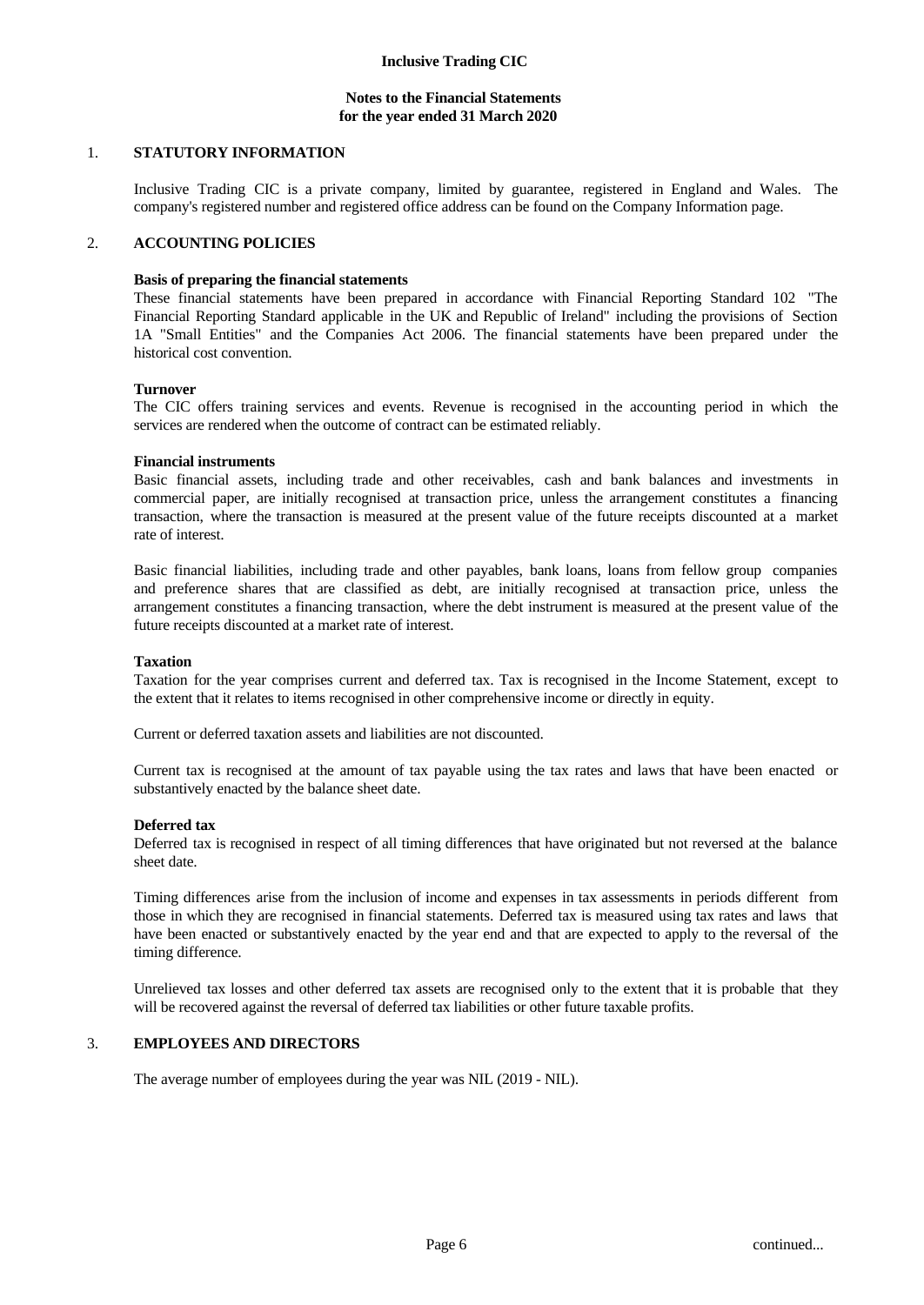## **Notes to the Financial Statements - continued for the year ended 31 March 2020**

## 4. **DEBTORS: AMOUNTS FALLING DUE WITHIN ONE YEAR**

|                                                       | 31/3/20 | 31/3/19 |
|-------------------------------------------------------|---------|---------|
|                                                       | £       | £       |
| Trade debtors                                         | 8,576   | 66,540  |
| Prepayments and accrued income                        |         | 20,000  |
|                                                       |         |         |
|                                                       | 8,576   | 86,540  |
|                                                       |         |         |
| <b>CREDITORS: AMOUNTS FALLING DUE WITHIN ONE YEAR</b> |         |         |
|                                                       | 31/3/20 | 31/3/19 |
|                                                       | £       | £       |
| Trade creditors                                       | 1,239   | 11,199  |
| <b>VAT</b>                                            | 16,260  | 18,410  |
| Other creditors                                       | 28,307  | 28,508  |
| Accruals and deferred income                          | 90,000  | 120,800 |
|                                                       | 135,806 | 178,917 |
|                                                       |         |         |

## 6. **RELATED PARTY DISCLOSURES**

The directors, Mr R Elston and MrM Britt, are on the board of trustees of the British Association for Supported Employment, a registered charity. During the year the company made donations to the British Association for Supported Employment of £55,221 (2019: £62,396). The amount due to this related party at the balance sheet date was £28,307 (2019: £28,508).

Kathy Melling, a member of the NEC of the British Association for Supported Employment charged consultancy to the company of £34,810 (2019: £47,450).

Nerise Oldfield-Thompson, a member of the NEC of the British Association for Supported Employment charged consultancy to the company of £4,224 (2019: £20,542).

## 7. **LIMITED BY GUARANTEE**

The company is limited by guarantee and does not have a share capital.

The liability of each member is limited to £10.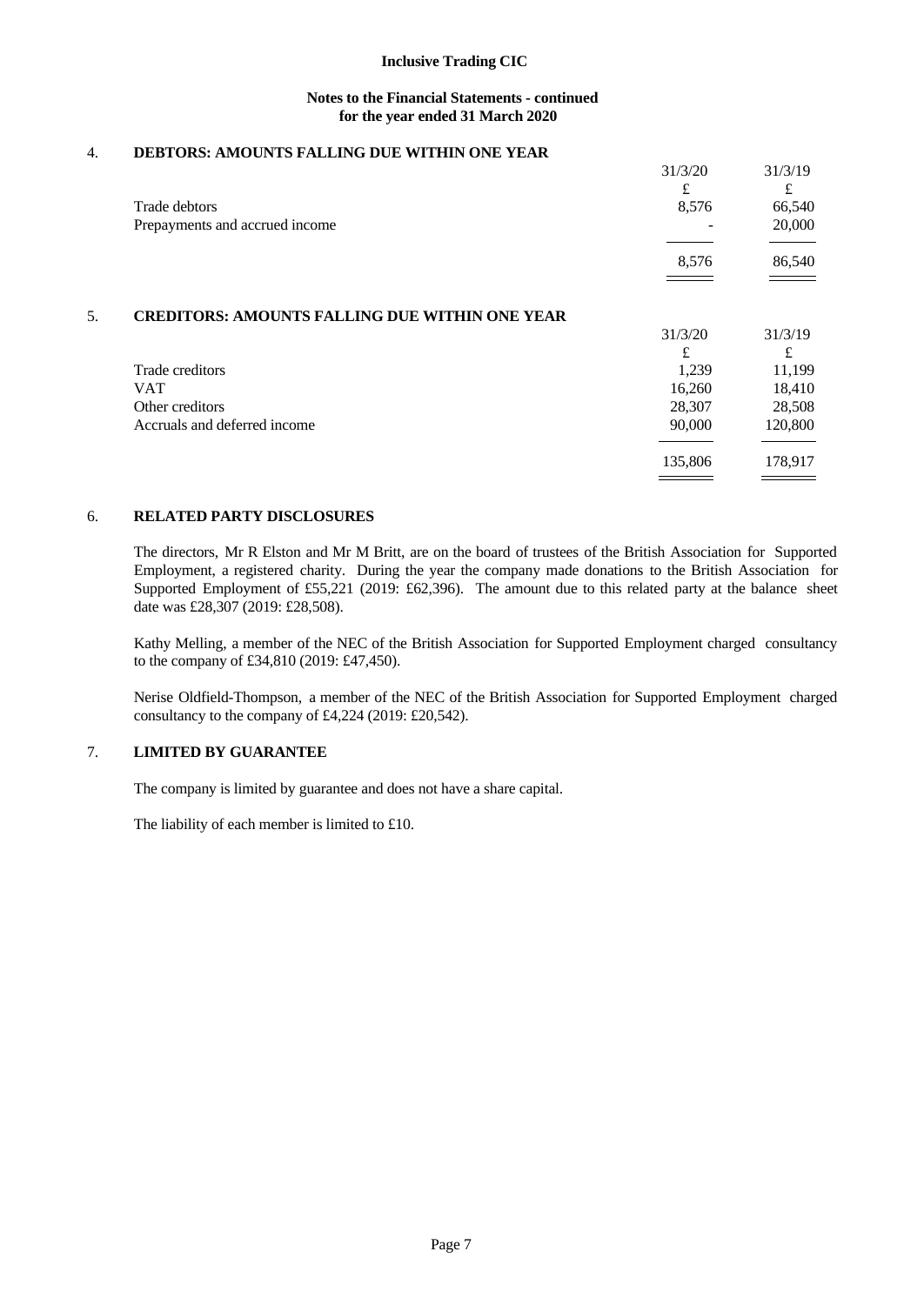## **Chartered Certified Accountants' Report to the Board of Directors on the Unaudited Financial Statements of Inclusive Trading CIC**

In order to assist you to fulfil your duties under the Companies Act 2006, we have prepared for your approval the financial statements of Inclusive Trading CIC for the year ended 31 March 2020 which comprise the Income Statement, Balance Sheet and the related notes from the company's accounting records and from information and explanations you have given us.

As a practising member firm of the Association of Chartered Certified Accountants, we are subject to its ethical and other professional requirements which are detailed at http://www.accaglobal.com/rulebook.

This report is made solely to the Board of Directors of Inclusive Trading CIC, as a body, in accordance with our terms of engagement. Our work has been undertaken solely to prepare for your approval the financial statements of Inclusive Trading CIC and state those matters that we have agreed to state to the Board of Directors of Inclusive Trading CIC, as a body, in this report in accordance with the requirements of the Association of Chartered Certified Accountants as detailed at http://www.accaglobal.com/factsheet163. To the fullest extent permitted by law, we do not accept or assume responsibility to anyone other than the company and its Board of Directors, as a body, for our work or for this report.

It is your duty to ensure that Inclusive Trading CIC has kept adequate accounting records and to prepare statutory financial statements that give a true and fair view of the assets, liabilities, financial position and profit of Inclusive Trading CIC. You consider that Inclusive Trading CIC is exempt from the statutory audit requirement for the year.

We have not been instructed to carry out an audit or a review of the financial statements of Inclusive Trading CIC. For this reason, we have not verified the accuracy or completeness of the accounting records or information and explanations you have given to us and we do not, therefore, express any opinion on the statutory financial statements.

Mayes Business Partnership Ltd Chartered Certified Accountants 22-28 Willow Street Accrington Lancashire BB5 1LP

15 July 2020